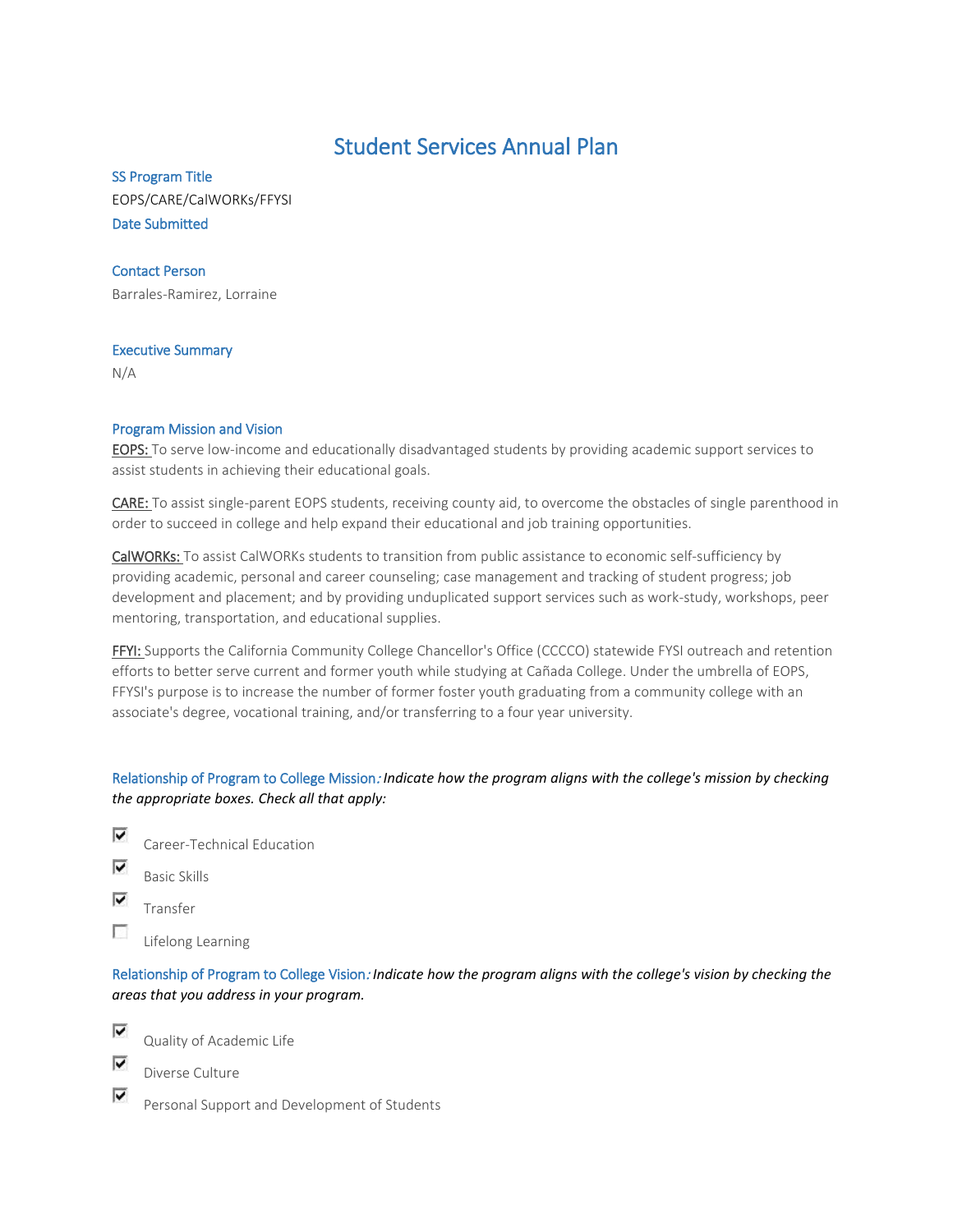⊽ Student Success Programs

⊽

 $\overline{\mathbf{v}}$ Innovative Programs Preparing Students for the University

⊽ Innovative Programs Preparing Students for the Modern Workforce

Innovative Programs Preparing Students for the Global Community

Program Data Measures List: *List the program or department data measures in this box that were used in this past cycle.*

## Progress Reports Spring 2013 and Spring 2014

| Student Served 2013-14<br>(unduplicated count) | Retention within program<br>2013-14                                                                                   | Completion (AA, AS or<br>Certificate) 2012-13                                        | In spring $2013$ out of $310$<br>EOPS students 102 students<br>(33%) did not turn in their<br>required Progress Reports.                                                                                                                               |
|------------------------------------------------|-----------------------------------------------------------------------------------------------------------------------|--------------------------------------------------------------------------------------|--------------------------------------------------------------------------------------------------------------------------------------------------------------------------------------------------------------------------------------------------------|
| EOPS: 411 students                             | 77% of EOPS/CARE students 72 EOPS students earned a<br>who participated in fall<br>2013, returned in spring,<br>2014. | certificate and associates<br>degrees in 2012-13                                     | In spring 2014 out of 321<br>EOPS students 61 students<br>(19%) did not turn in their<br>required Progress Reports.                                                                                                                                    |
| CARE: 23students<br>CalWORKs: 40 students      | 81% of CalWORKs students<br>who started in fall 2013,<br>returned in spring, 2014.                                    | 9 CalWORKs students<br>earned a certificate and<br>associates degrees in 2012-<br>13 | This dramatic decrease is<br>directly attributed to the<br>Retention Specialist having<br>an up-to-date count of<br>Progress Reports submitted<br>and following up with<br>students. This temporary<br>position was hired for the<br>Spring 2014 only. |

#### Reflection on Data: *Provide a reflection on what the data means*

EOPS/CARE and CalWORKs provide critical supportive services to first generation and low-income students. They have a high percentage of persistence and retention rates.

#### Accomplishments: *List any program major accomplishments*

#### 2012-13:

- 1. 3172 counselor/student contacts for 2012-13
- 2. 378 of students attended new and continuing orientations
- 3. \$87,021 was spent in support of student textbooks rentals and purchases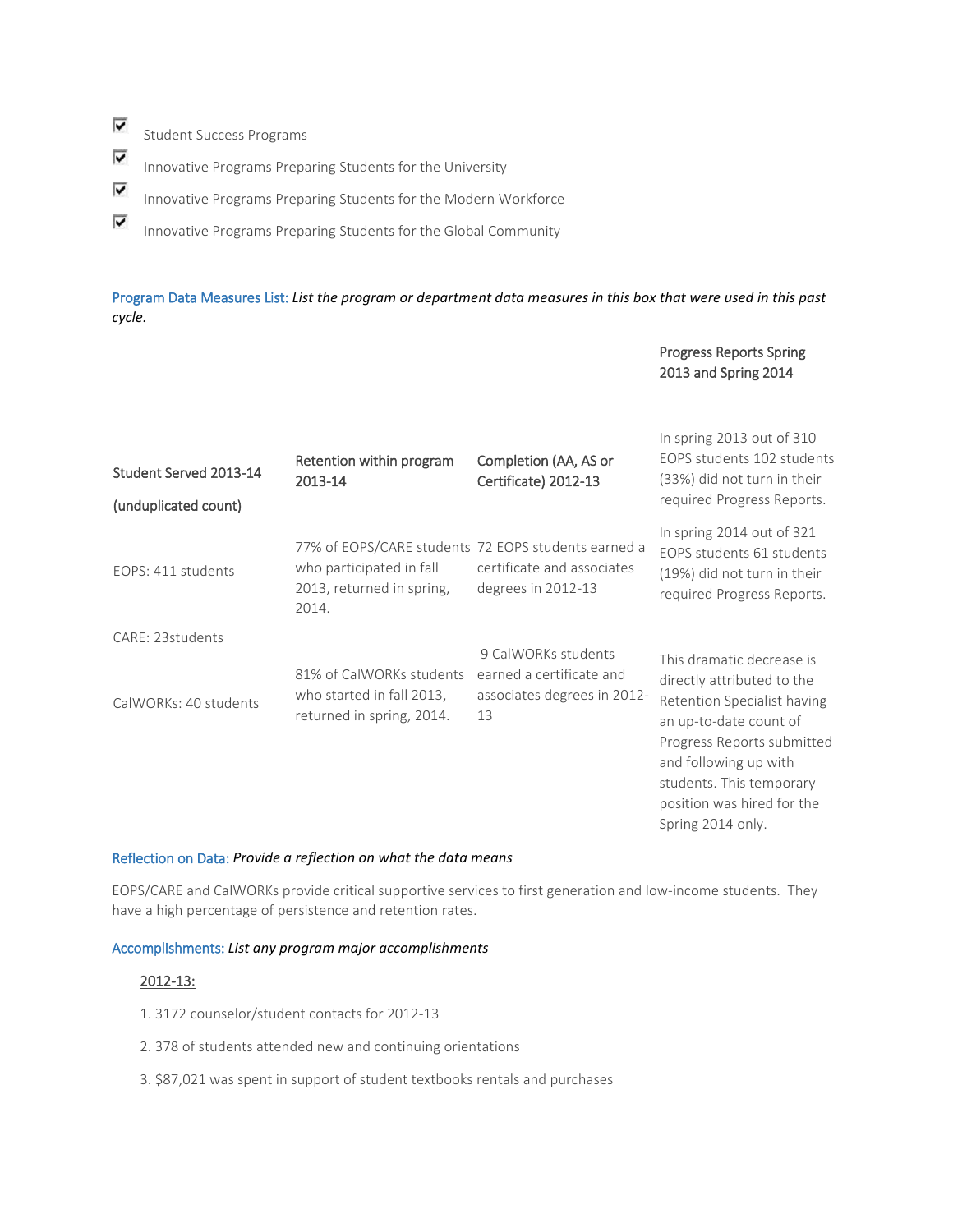- 4. \$12,240 was spent in support of student gas vouchers
- 5. \$6,595 was spent in support of transportation
- 6. \$5,000 was spent support student tutoring
- 7. \$6,600 were awarded in CARE Educational Grants
- 8. \$1,500 was spent on covering students' PTK membership fee
- 9. \$5,770 was given in CARE food vouchers (\$5 each)
- 10. \$2,745 was given in CalWORKs gas cards
- 11. \$31,330 was spent for CalWORKs Work Study
- 12. Served 431 unduplicated EOPS students
- 13. 81 scholarships went to EOPS students

14. Two CalWORKs students were highlighted in the Statewide CalWORKs Association Student Success Stories 2013.

#### 2013-14:

1. Have continued to serve 400+ unduplicated number of EOPS/CARE and CalWORKs students.

- 1. EOPS: 411 unduplicated (duplicated: fall 343/321spring)
- 2. CARE: 23unduplicated (duplicated: fall 21/18 spring)
- 3. CalWORKs: 40unduplicated (duplicated: fall 32/32 spring)

2. Continued to offer group counseling session for students to fulfill one of the three student contacts that are required. (Examples of topics: undecided major, worried about not passing a class, and AA-T/AS-Ts) Fall: 4 sessions/Spring: 4 sessions

3. Offered IDA and WANDA orientations: Fall: 2 sessions/Spring 3 sessions

4. Made available weekly EOPS/CARE/CalWORKs drop-in counseling hours ("Drop-In Mondays")

5. Continued to offer a variety of CARE and CalWORKs workshops (stress management, interview skills, updates, nutrition, and parenting). In addition, we have collaborated with SMCo Human Services Agency to conduct CARE/CalWORKs orientation.

6. Was granted an augmentation for CalWORKs work study of \$14,000.

7. Technology Committee approved the purchase of 8 new laptops for students to loan

8. Participated in the ESL Transfer Day in the fall and continue to make presentations to the ESL classes in spring to promote EOPS/CARE & CalWORKs.

9. EOPS Club has fundraised money to fund the EOPS Scholarship and the Pamela Ward-Smith (CARE/CalWORKs) Scholarship.

10. Since spring 2013, we create 2 newsletters per semester and make them available on the College website.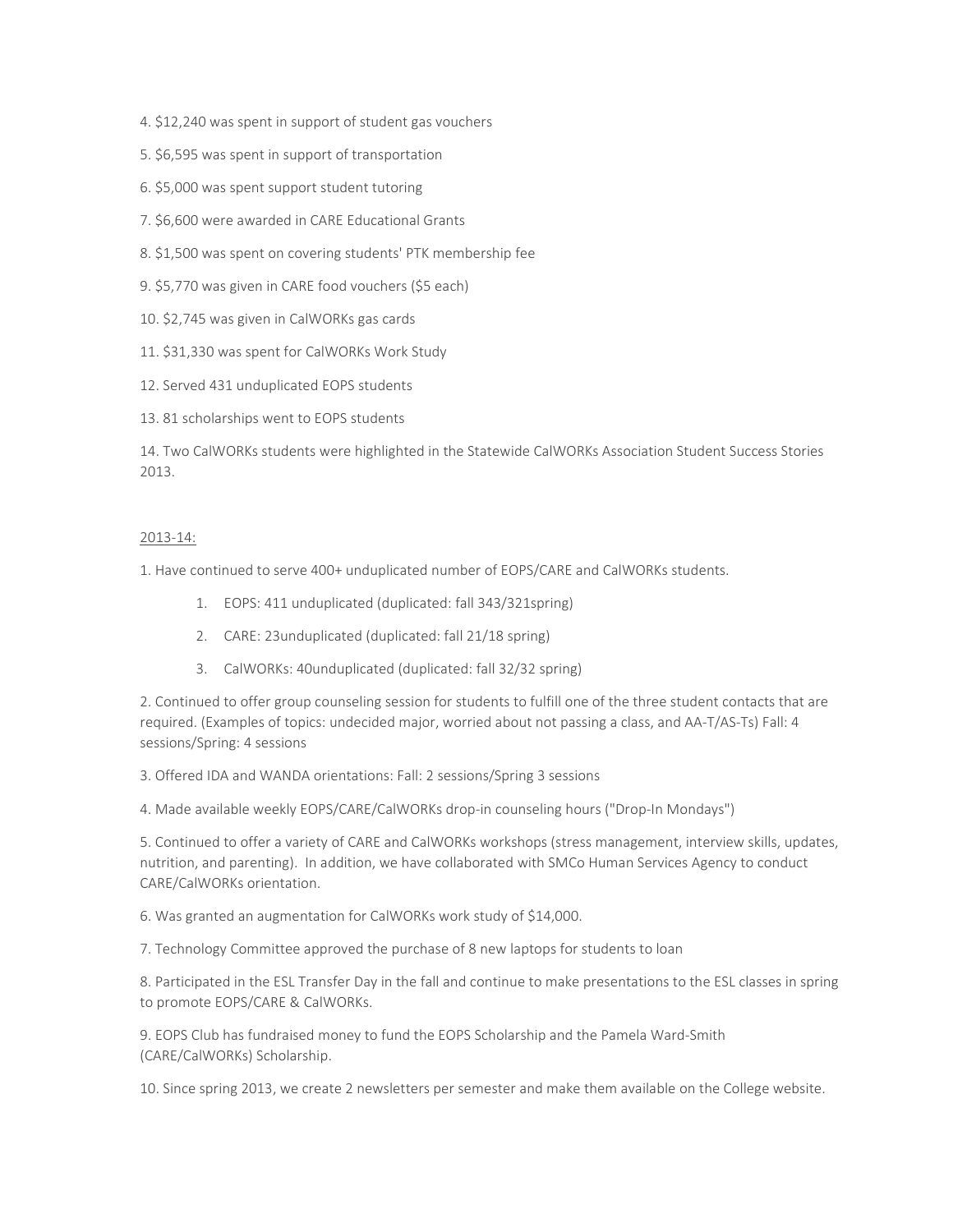11. We created the EOPS Program and EOPS Club Facebook pages.

12. CalWORKs budgeted an increased for work study to \$42,000 – an increase of \$10,670 from last year.

13. CalWORKs budgeted an increase for transportation assistance to \$8,065 – an increase of \$5,320 from last year.

14. CalWORKs implemented the Peer Mentoring program to assist new CalWORKs students in their transition to college

15. Started in fall 2013 to work with UC Davis Extension to offer Nutrition Workshops for CalFRESH recipients.

16. In meetings with the San Mateo County Human Services Agency CARE & CalWORKs programs have negotiated the availability of having a county worker out-post to the three campuses at the beginning of every semester (fall/spring/summer). Cañada will pilot this effort starting in June 2013 for the summer session.

17. CalWORKs implemented an Academic Achievement Event to promote and recognize student success in making good progress towards their educational goal(s).

## Changes in your program this year: *What changes has you seen in your program, and why do you think these changes have occurred?*

1. Due to the increase number of students being served in the programs, both positions proposed last year were hired and stated in August 2013: EOPS/CalWORKs Counselor and Coordinator and the permanent OA II.

2. In an effort to increase student retention and persistence, a part-time Retention Specialist was hired temporarily for the spring 2014 semester to assist with early alert and progress report follow-up. This position also assists with the CalWORKs enrollment verification forms required by the County in addition to other duties to support the programs. Due to the implementation of we saw a 14% increase this Spring 2014 of student turning in their required Progress Reports compared to Spring 2013.

## Changes for Next Year: *What changes, if any, do you want to make in your program for next year?*

1. If funding permits, the programs may consider continuing the Retention Specialist position part-time for 2014-15.

2. The VPSS, Dean, EOPS/CARE, and CalWORKs Coordinators have worked on the Working Families Success Network (WFSN) from the Annie E. Casey Foundation for a grant to provide more "middle to high touch" services to low income students and their families around Education & Employment Services, Work & Income Supports, and Financial and Asset Building Services. In addition, they have contacted the United Way to begin the process of implementing a SparkPoint at Cañada College. Both initiatives require that we strategically partner with other community agencies and financial institutions. Due to the possible implementation of these new programs/services, positions have been proposed to support these efforts: Retention Specialist (50%) and Financial Aid Technician (25%). In the future, the consideration of other position(s) will also be considered to help support the career services portion of these initiatives (i.e. increase the Career Resources Aide position in the Career Center)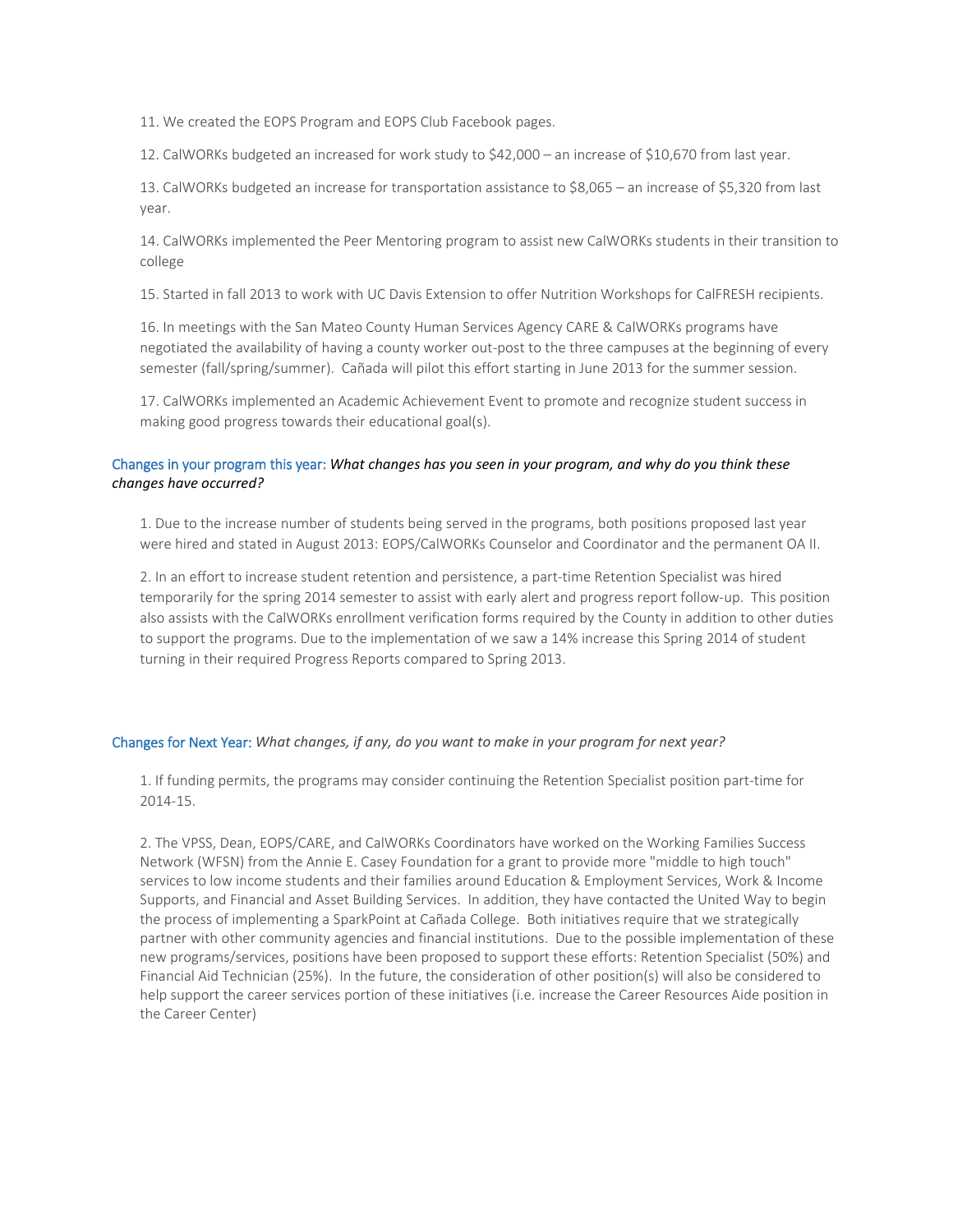#### Student Learning Outcomes:

**Results Out of 130 Students** 

*Describe your student learning outcome and the results you have from last year as follows: Student Learning Outcome Assessment Results Evidence/Analysis Use of Results SLO for Next Year*

*Given the results of your SLO this year, do you plan to keep the same SLO or develop a new one?*

We used the same pre and post SLO survey from last year that looked at measuring the student's level of understanding of graduation and/or transfer requirements. The pre-survey was given to the student prior to their counseling appointment. Once the counseling session was done, the student was instructed to complete the postsurvey. However, this year we were also able to collect the students' G# in order to see how many semesters they have been in EOPS to see if that had any influence on how they may answer. A total of 130 (40% of EOPS students) of surveys were completed form January through March 2014. Findings:

• 58% of the student surveyed either had gained full knowledge or had an increase in knowledge.

- Timing of survey may have impacted delta/increase in knowledge. Since we are in spring semester, some students may have already interacted counseling to increase knowledge.
- Even though some students may have prior counseling contacts, there are still increases in knowledge; therefore, a scaffolding of skills and knowledge.
- For next time, it would be ideal to do survey the survey in the fall and spring semesters.

| <b>Gained Full Knowledge</b> | <b>Gained Some Knowledge</b> | <b>Stayed the Same</b> |
|------------------------------|------------------------------|------------------------|
| 32                           | 43                           | 55                     |
| 25%                          | 33%                          | 42%                    |
|                              | <b>Total</b>                 |                        |
| <b>Major Cluster</b>         |                              |                        |
| Allied Health                | 27                           |                        |
| <b>Business</b>              | 19                           |                        |
| Communications               | 2                            |                        |
| <b>CTE</b>                   | 24                           |                        |
| Social Sciences              | 21                           |                        |
| <b>STEM</b>                  | 17                           |                        |
| Undecided                    | 20                           |                        |
|                              | 130                          |                        |
|                              |                              |                        |

| <b>Post Survey</b>                                      |
|---------------------------------------------------------|
| <b>1st Semester</b>                                     |
| 0 no knowledge and first semester (0 out of 33)         |
| 18% some knowledge and first semester (6 out of 33)     |
| 45% substantial knowledge and first semester (15 out of |
| 33)                                                     |
| 36% full knowledge and first semester (12 out of 33)    |
| 2nd Semester                                            |
| 3% no knowledge and second semester (1 out of 48)       |
| 15% some knowledge and second semester (7 out of 48)    |
|                                                         |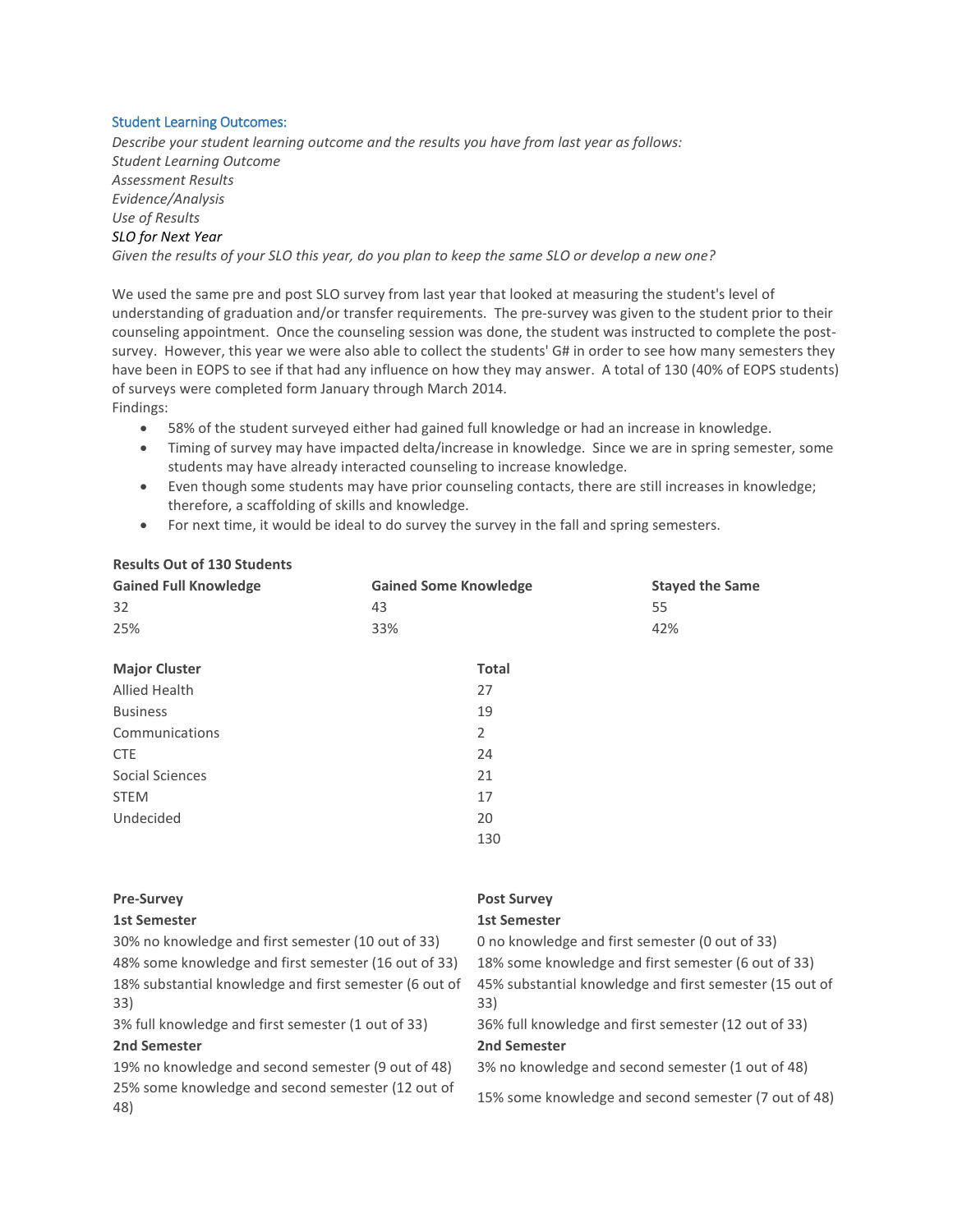| of 48)                                                                | 23% substantial knowledge and second semester (11 out 25% substantial knowledge and second semester (12 out<br>of 48)  |
|-----------------------------------------------------------------------|------------------------------------------------------------------------------------------------------------------------|
| 33% full knowledge and second semester (16 out of 48)                 | 58% full knowledge and second semester (28 out of 48)                                                                  |
| <b>3rd Semester</b>                                                   | <b>3rd Semester</b>                                                                                                    |
| 13% no knowledge and third semester (2 out of 16)                     | 0 no knowledge and third semester (0 out of 16)                                                                        |
| 25% some knowledge and third semester (4 out of 16)                   | 19% some knowledge and third semester (3 out of 16)                                                                    |
| 38% substantial knowledge and third semester (6 out of<br>16)         | 31% substantial knowledge and third semester (5 out of<br>16)                                                          |
| 25% full knowledge and third semester (4 out of 16)                   | 50% full knowledge and third semester (8 out of 16)                                                                    |
| <b>4th Semester</b>                                                   | <b>4th Semester</b>                                                                                                    |
| 1 no knowledge and fourth semester (1 out of 20)                      | 0 no knowledge and fourth semester (0 out of 20)                                                                       |
| 8 some knowledge and fourth semester (8 out of 20)                    | 1 some knowledge and fourth semester (1 out of 20)                                                                     |
| 6 substantial knowledge and fourth semester (6 out of<br>20)          | 4 substantial knowledge and fourth semester (4 out of<br>20)                                                           |
| 5 full knowledge and fourth semester (5 out of 20)                    | 15 full knowledge and fourth semester (15 out of 20)                                                                   |
| <b>5 or More Semesters</b>                                            | <b>5 or More Semesters</b>                                                                                             |
|                                                                       | 0 no knowledge and five or more semesters (0 out of 13) 0 no knowledge and five or more semesters (0 out of 13)        |
| of 13)                                                                | 23% some knowledge and five or more semesters (3 out 0 some knowledge and five or more semesters (0 out of<br>13)      |
| 31% substantial knowledge and five or more semesters<br>(4 out of 13) | 31% substantial knowledge and five or more semesters<br>(4 out of 13)                                                  |
| 13)                                                                   | 46% full knowledge and five or more semesters (6 out of 69% full knowledge and five or more semesters (9 out of<br>13) |

SLO Changes: *If you are changing your SLO(s), please describe why*

⊽ Keep same one(s)

 $\overline{\phantom{a}}$ Created new one(s)

SLO Relationship to Strategic Directions: *Check each of the college's Strategic Directions that your SLO addresses*

- ⊽ Teaching and Learning
- $\overline{\mathbf{v}}$ Completion
- $\mathcal{L}_{\mathcal{L}}$ Community Connections
- П Global and Sustainable

SLO and Strategic Directions: *Describe how your SLO relates to the strategic directions*

According to Cañada College's Educational Master Plan, the following College goals and strategic objectives align with our SLO:

## College Goals:

Goal Four: Improve success, retention, and persistence of students who are in basic skills classes, including English as a Second Language

Goal Five: Improve the persistence and transfer rate of students enrolled in transferable courses.

Goal Eleven: Improve number of certificate and degree awards.

Goal Four, Five, and Eleven are indirectly correlated; by virtue that success, retention, and persistence depends on the students' ability to understand the requirements for graduation and/or transfer. Meeting with a counselor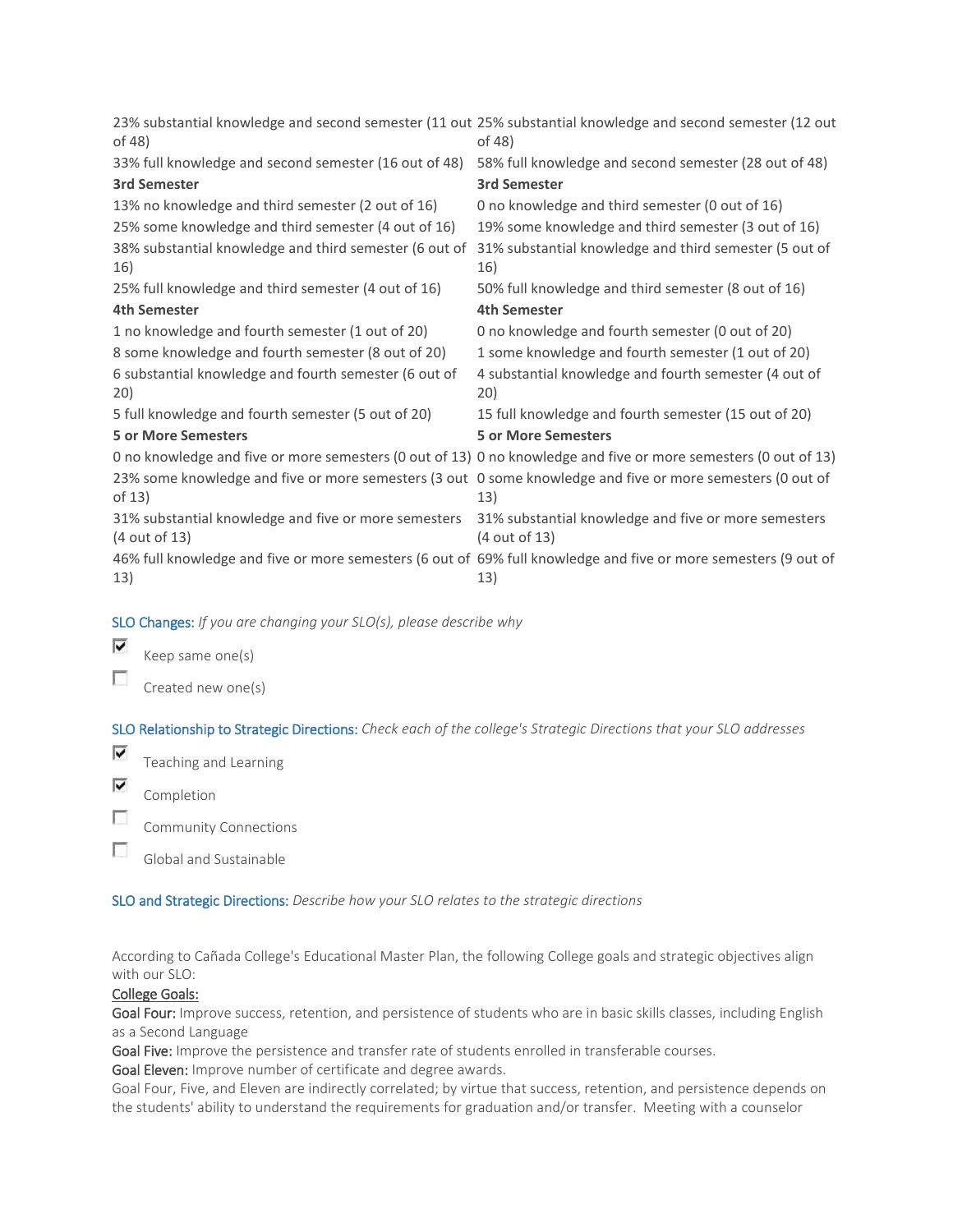regularly and creating and having an up-to-date SEP, helps them stay focused on their education goals and persist from semester to semester.

#### Strategic Objectives:

Objective 2.4: Improve entry by identifying clear student pathways for basic skills, career/technical, general transfer, specific majors, and courses/programs.

Objective 2.6: Improve progress through increased intentional counseling and other services to guide students to completion of their goals.

#### SAO Action Plan:

*List your SAO for the upcoming year and describe the Following: Student Learning Outcome Activities to Achieve the SLO Assessment Measures What do you expect to learn*

The programs require that students have met minimum appointments for counseling, turn in progress reports and have good academic progress (C or better). To document these services, we use SARS, BANNER and our internal database to track active students.

Our SAO is to strengthen our system of tracking student contacts and incentivizing it with retained active status and/or intrinsic academic rewards such as book vouchers, grants, equipment loan eligibility, etc.

#### Service Area Objectives:

*Summarize the assessment results of your Service Area Objectives, to include the impact on the quality and success of the program.*

- This spring semester, we started checking contacts of program participants during benchmark periods in order to contact them directly to make sure they have meet with a counselor.
- This spring semester, we also started to closely monitor the submissions of progress reports in a timely manner and followed-up with students and faculty.

#### Service Area Objectives: Next Year

*Describe the Service Area Objectives for next year: Service Area Objective Activities to be Conducted Assessment Measures Why this was selected*

- Contingent on funding we would like to budget for the position of the Retention Specialist.
- During the orientations we go over the program requirements, detailing how a student may receive the various support services (i.e. counseling, book voucher, work study, etc.). We plan on revising the orientations to include the history of EOPS and alumni advice in order to better clarify program expectations.
- Clarify benefits/rewards/incentives to students regularly (on-going) (consider email, information at orientation, Facebook, flyers, etc., websites)

Criteria for Assessment:

- Increased participation as demonstrated by program database and SARS documentation
- Fewer students on alert status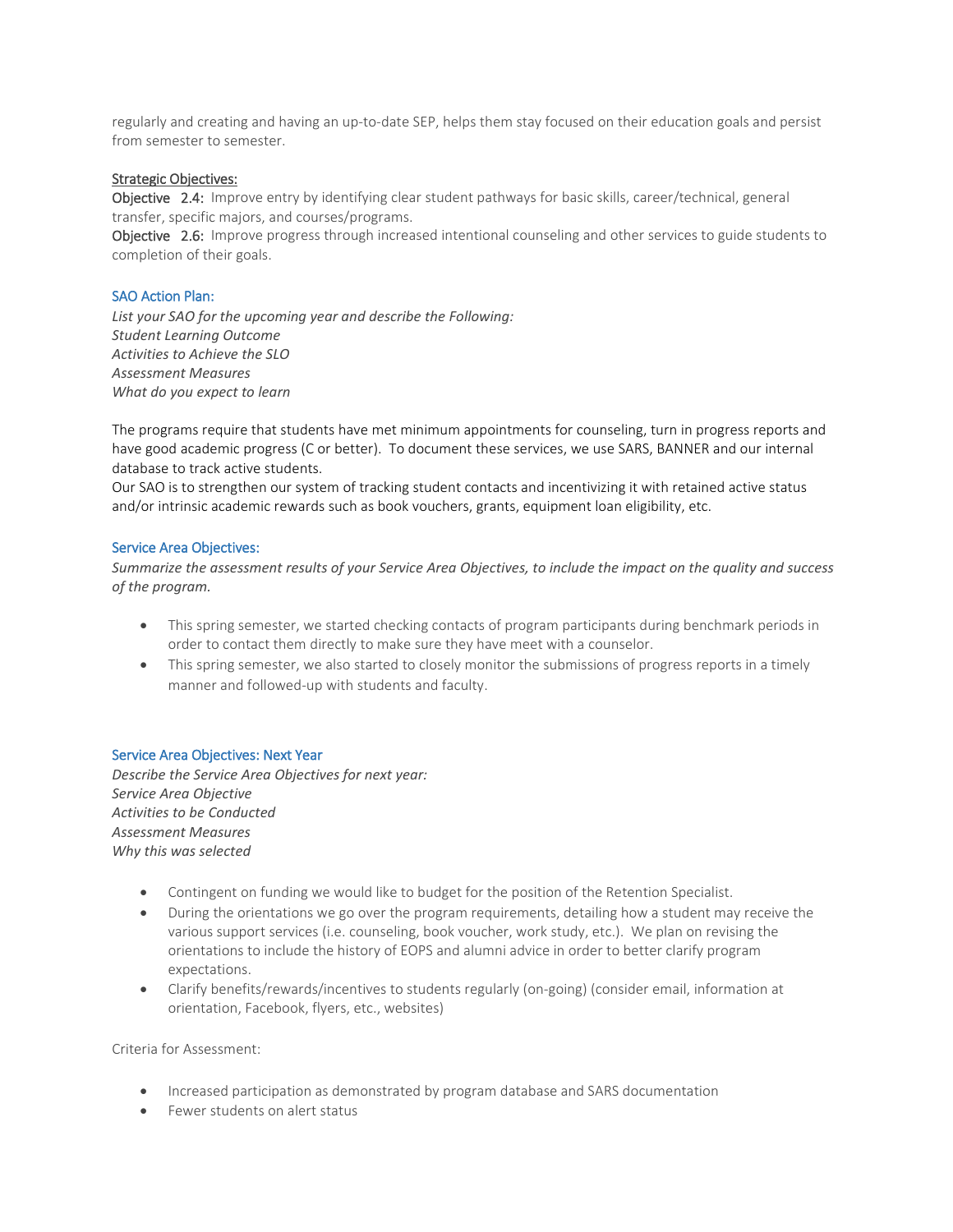• Fewer students who become ineligible

From this assessment, our programs can determine:

- If program expectations of what is required of an active participant are clear.
- How and what type of academic intrinsic rewards incentivize persistence.
- What are the most relevant topics that interest students.
- How do we strengthen our campaign throughout the semester.
- How do we triage students who are not meeting active status?

Relationship to EMP Teaching & Learning: *Check any EMP Teaching and Learning Objective that relates to your Service Area Objective*

- г 1.1 Assess SLOs
- $\overline{\mathcal{L}}$ 1.2 Flexible course scheduling
- $\mathcal{L}_{\mathcal{L}}$ 1.3 Professional development
- ⊽ 1.4 Student engagement
- $\overline{\phantom{a}}$ 1.5 Facility Planning

Relationship to EMP Completion: *Check any EMP Completion Objective that relates to your Service Area Objective*

- $\overline{\phantom{a}}$ 2.1 Connections and outreach
- П 2.2 Assessment testing
- $\overline{\mathcal{L}}$ 2.3 Orientation
- $\overline{\mathcal{L}}$ 2.4 Student pathways
- $\overline{\phantom{a}}$ 2.5 100% FAFSA
- ⊽ 2.6 Intentional counseling
- $\Box$ 2.7 Basic skills effective practices
- $\overline{\mathcal{L}}$ 2.8 Mentorships
- $\overline{\phantom{a}}$ 2.9 Degrees and certificates
- $\overline{\mathcal{L}}$ 2.10 Career center
- г 2.11 Transfer center
- ⊽ 2.12 Monitor student success

Relationship to EMP Community Connections: *Check any EMP Community Connections Objective that relates to your Service Area Objective*

- ⊽ 3.1 Community outreach advisory group
- $\sim$ 3.2 Community advisory group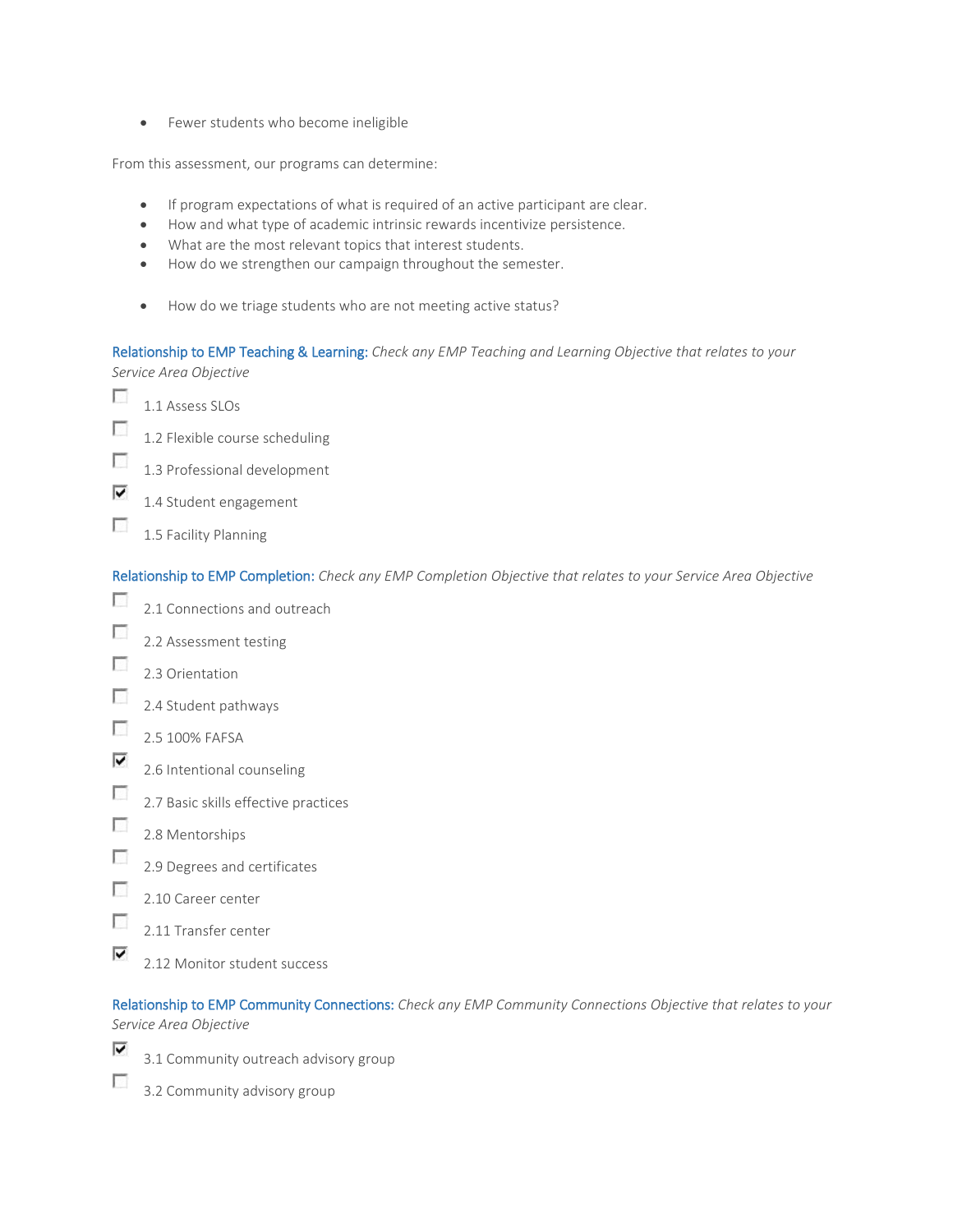$\sim$ 3.3 Service learning

П 3.4 Contract education

Relationship to EMP Global and Sustainable: *Check any EMP Global and Sustainable Objective that relates to your* 

*Service Area Objective*

п

 $\overline{\phantom{a}}$ 4.1 Sustainability and Social Justice groups

Ð 4.2 International and University Centers

 $\overline{\phantom{a}}$ 4.3 Sustainability in the curriculum

4.4 Sustainability awareness

# Resources: Faculty and Staff:

*Describe your new staff needs: Position Title FT/PT (%) Rationale*

1. Full-time EOPS/CARE/CalWORKs/FFYI Director: with the increase in students a full-time director will allow for spearhead initiatives and provide overall direction and vision for the programs.

2. Part-time EOPS Retention Specialist: to assist with the retention and persistence efforts of the programs.

3. Part-time EOPS Counselor: due to both full-time counselors having release time to coordinate EOPS and CalWORKs the programs still do not have enough appointment times each semester.

Resources: Professional Development: *List your area's professional development needs*

1. On-going professional development is required for EOPS/CARE and CalWORKs.

2. Continue to encourage faculty and staff to attend CIETL workshops and any other relevant outside trainings.

Resources: Equipment: *Describe the equipment you need*

N/A

Resources: Technology: *Describe the technology equipment you need* N/A

## Research Requests: *Describe the research requests you have to assist you in planning and program review* Data Elements:

1. The number of EOPS/CARE and CalWORKs students who complete certificates and degrees on an annual basis. (Including alumni)

2. The number of EOPS/CARE and CalWORKs students who transfer to 4-year universities.

3. Compare EOPS & CalWORKs to non-EOPS student's retention and persistence rates

# Justification:

- 1. The data provided will allow us to better plan and support program services
- 2. This data can be documented in the annual program reports due to the CCCCO.
- 3. It is an indicator of how the counseling and other services support student retention and persistence rates.

All data can be used to substantiate additional funding requests.